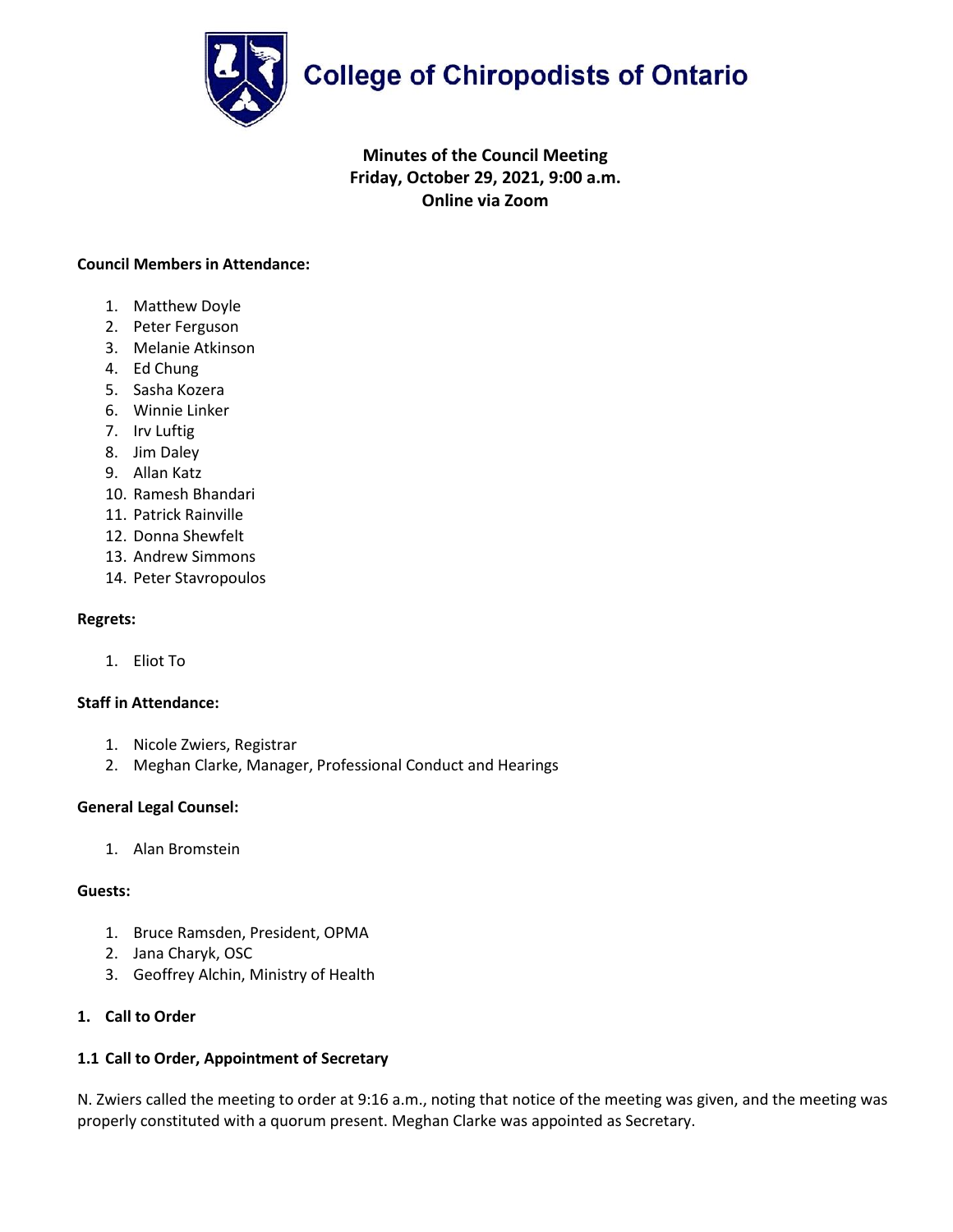N. Zwiers welcomed Council members, staff and guests. N. Zwiers acknowledged the new Council members – Patrick Rainville, Donna Shewfelt and Andrew Simmons.

# **1.2 Approval of Agenda**

N. Zwiers asked that a motion be added to the agenda for Council to approve the re-appointment of Ed Chung to Council. The motion was added as item 3.0.1.

*It was moved by W. Linker and seconded by M. Doyle to approve the agenda with the addition of item 3.0.1. Motion CARRIED.*

N. Zwiers asked that a motion be added to the agenda as item 3.1.1. for Council to approve the year-end audited financial statements.

*It was moved by P. Stavropoulos and seconded by J. Daley to approve the agenda with the addition of item 3.1.1. Motion CARRIED.*

# **1.3 Declaration of Conflict of Interest**

No conflict of interest was declared.

# **1.4 Approval of Minutes of June 25, 2021 Council Meeting**

*It was moved by P. Ferguson and seconded by M. Doyle to approve the minutes of the June 25, 2021 Council meeting. Motion CARRIED.*

# **2. Consent Agenda Items**

*It was moved by P. Ferguson and seconded by A. Katz to approve consent agenda items 2.1 and 2.2. Motion CARRIED*

# **3. Decision Items**

# **3.0.1 Re-Appointment of Ed Chung to Council**

N. Zwiers advised that a call was put out to all podiatrist members for the podiatry position on Council. No members put their names forward. E. Chung was eligible and agreed to serve another term.

*It was moved by M. Doyle and seconded by W. Linker to approve Ed Chung as the podiatrist member on Council. Motion CARRIED.*

# **3.1 Auditor's Report**

*It was moved by P. Ferguson and seconded by R. Bhandari to approve the Auditor's Report. Motion CARRIED.*

# **3.1.1. Audited Financial Statements**

*It was moved by J. Daley and seconded by W. Linker to approve the audited year-end financial statements. Motion CARRIED.*

# **3.2 Appointment of Auditor for 2021 Financials**

*It was moved by W. Linker and seconded by J. Daley to approve Hilborn LLP as the auditor for the 2021 financial statements. Motion CARRIED.*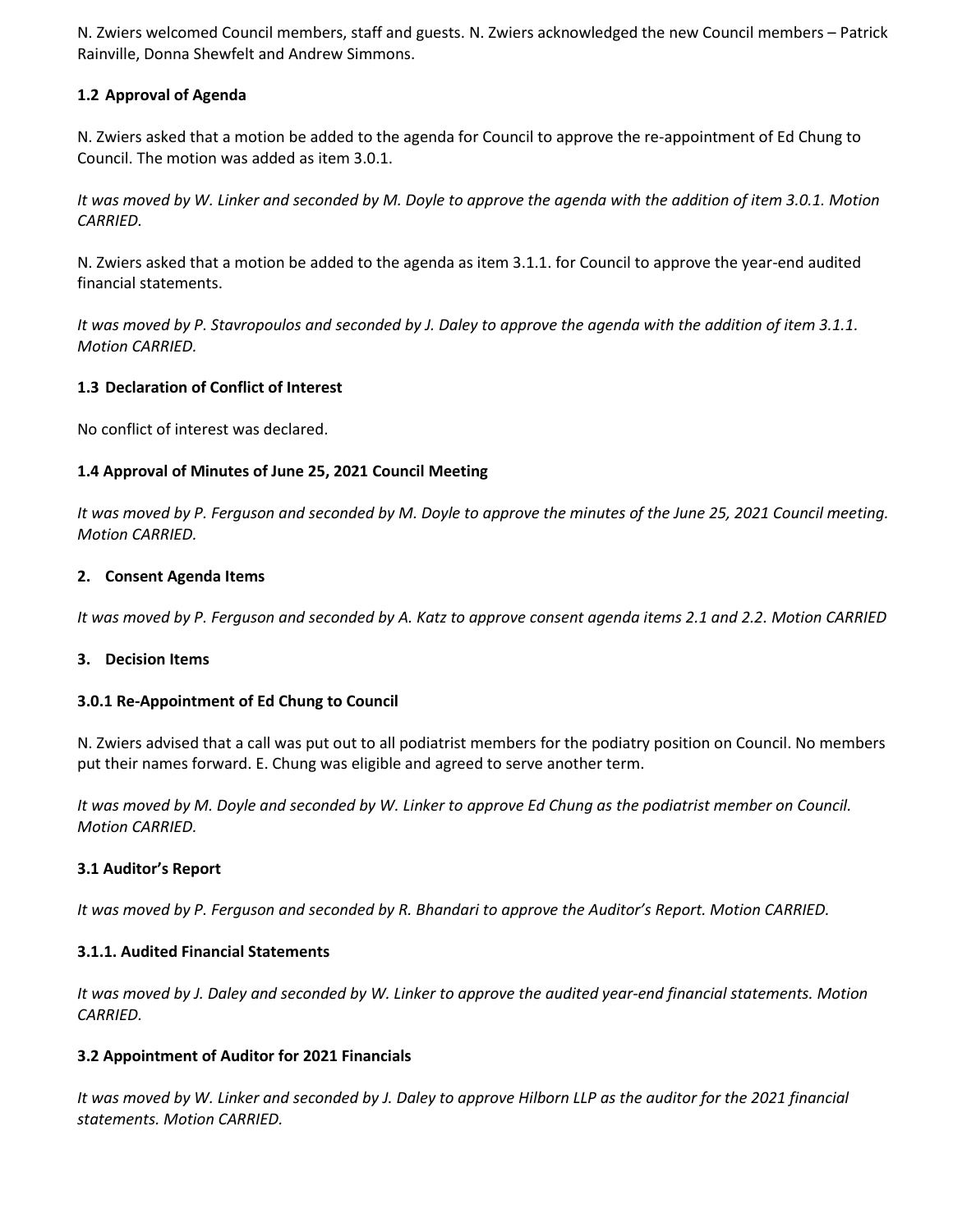A. Katz asked when the College last solicited bids for an auditor, and J. Daley noted that it has been several years. J. Daley explained that the challenge is whether the College will get any added value from doing an RFP. J. Daley noted that there is good service from Hilborn and he does not feel there is value in going through the RFP process.

# **3.3 Proposed Orthopaedic Footwear Standard**

*It was moved by J. Daley and seconded by P. Rainville to approve the revised Orthopaedic Footwear Standard to replace the draft previously in effect. Motion CARRIED*

J. Daley noted the efforts of the professional members involved in updated the Orthopaedic Footwear Standard. E. Chung added that the updated standard was reviewed by legal counsel, Debra McKenna, and he thanked her for her efforts as well.

# **3.4 Proposed Bylaw Amendment to Bylaw 2 – Annual Fee Increase**

That By-law No. 2: Fees be amended, as follows:

1. Revoke Articles 3.03 and 4.03 and substitute that shown in Appendix 2 (the changes to the existing Articles are shown by redline); and

*It was moved by P. Ferguson and seconded by P. Rainville that Council approve the amendments to Bylaw 2, as noted, to increase the annual fees by \$100 to \$1800 for 2022. Motion CARRIED.*

*In favour:* P. Stavropoulos, D. Shewfelt, W. Linker, M. Doyle, M. Atkinson, P. Rainville, P. Ferguson, A. Katz, J. Daley, R. Bhandari, I. Luftig, E. Chung, A. Simmons

# *Against:* S. Kozera

S. Kozera noted that she previously voiced her opposition to the bylaw amendment, and at the time, she suggested that it be put off for a year. She reiterated that that the optics do not look good for the College to increase fees and, at the same time, increase the honorarium for Council members.

W. Linker noted that bringing forward small increases over time is not best practice, and putting it forward in the way it has been done is more efficient.

P. Stavropoulos said there are a number of undertakings the College has in store, including the CPMF, that require additional funding. The College is small, but it must still meet the same requirements as larger colleges. It has been seven years since there was a fee increase. The cost of living has gone up, and the College is not immune from that. It is more of a catch up, and the COLA will alleviate the need to go back to the membership regularly to request an update.

P. Ferguson said, one of the reasons the honorarium is on the table, is because being on ICRC and Discipline takes a lot of time out of practice. The current honorarium is quite low, and to recruit high-quality and engaged members, we need to compensate them accordingly.

M. Doyle noted that the honorarium was last updated in 2002 and the cost of living has gone up since then. The College honoraria is substantially lower than the current rates paid by other colleges. Although it is coming at the same time as the fee increase, it is needed to get us on par.

S. Kozera said she appreciates the feedback from other Council members, but she reiterated that the perception from the membership will not be good. The College is making a fee increase during a pandemic and the feedback from the membership was that they were hit quite hard. In terms of the honorarium, S. Kozera noted that the College is behind in compensating Council members, but the perception from the membership will be that Council is looking for more money to pay itself. S. Kozera recommended postponing the fee increase by one year and then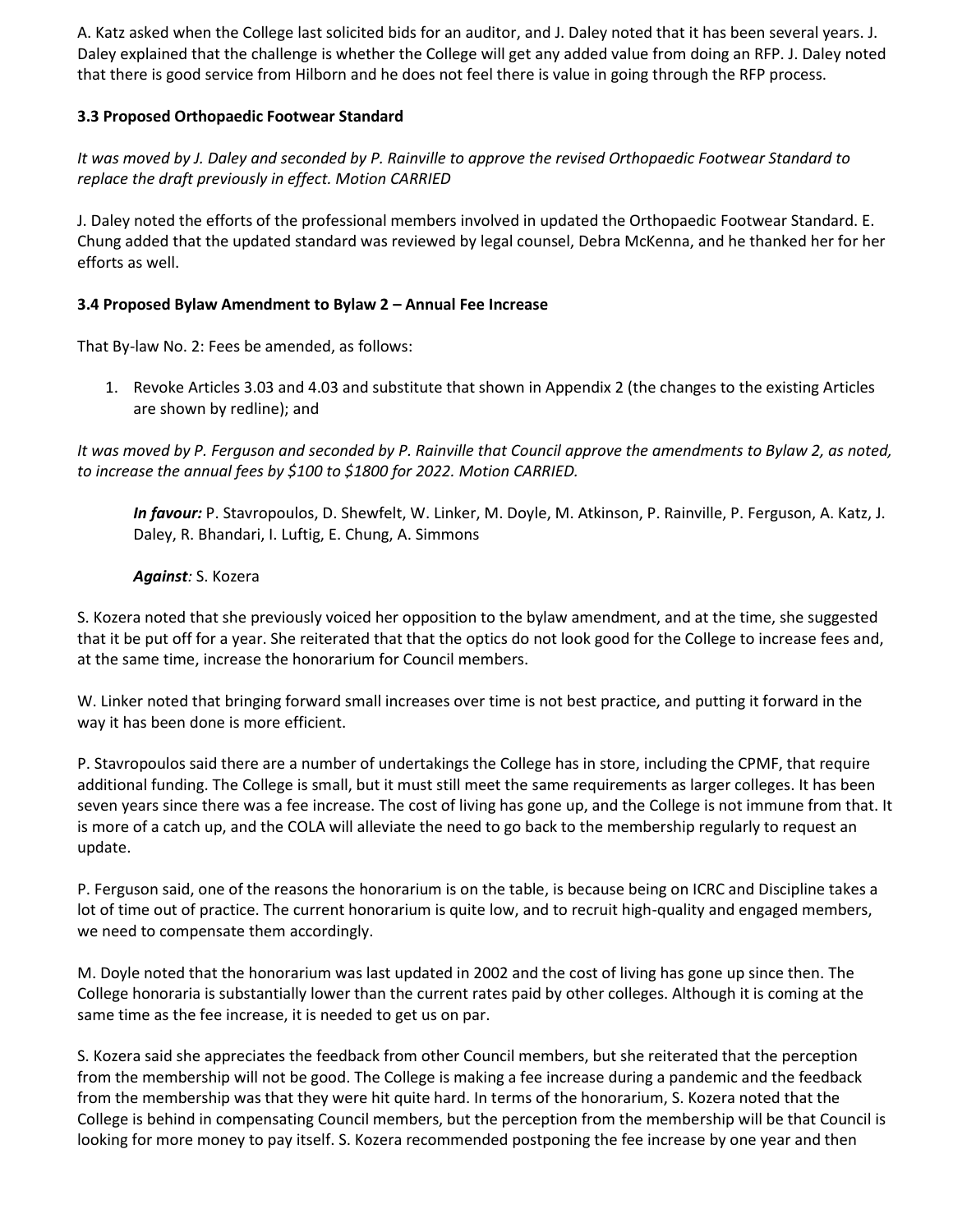applying the COLA increase the year after that. She questioned whether the new honorarium policy could be applied without the fee increase.

N. Zwiers clarified that the motion on the table is an increase in 2022. In respect of the June 25, 2021 meeting, the issue was reviewed and then sent out to the membership, as per the bylaws. Council is being asked to approve the motion on the table.

J. Daley said the OSC asked for a deferral of implementing this increase by a year, which he said is possible financially. He said Council could consider that, though he noted that he continues to support the motion as proposed. The OPMA asked how the College will determine the cost of living and J. Daley suggested Council clearly define the cost of living.

M. Atkinson said the increase is a modest increase.

M. Doyle emphasized that the College's mandate is to protect the public and a lot of the opposition to the fee increase was membership driven.

N. Zwiers said some members, in their comments, noted that the 2015 increase was intended to be temporary. She revisited the minutes from the October 2014 Council meeting, when the increase was approved, and there is no reference to the increase being temporary as a result of HPRAC.

# **3.5 Proposed Bylaw Amendment to Bylaw 2 – COLA**

That By-law No. 2: Fees be amended, as follows:

1. Revoke the existing Article 4.03.1 and substitute a new Article 4.03.1, as shown in Appendix 2;

*It was moved by D. Shewfelt and seconded by I. Luftig that Council approve the amendments to Bylaw 2, as noted, to add an automatic adjustment to the annual fee by the increase in the Consumer Price Index starting with the annual fee for 2023. Motion CARRIED.*

*In favour:* P. Stavropoulos, D. Shewfelt, W. Linker, M. Doyle, M. Atkinson, P. Rainville, P. Ferguson, A. Katz, J. Daley, R. Bhandari, I. Luftig, E. Chung, A. Simmons

*Against:* S. Kozera

J. Daley reiterated that Council should define COLA. N. Zwiers noted that it has defined it as being in line with what Statistics Canada deems the cost-of-living increase, and J. Daley was content with that explanation.

S. Kozera reiterated that she does not believe the timing of the increase is ideal and she requested that it be deferred to 2024. N. Zwiers noted that Council will vote on the increase, as moved, and if it is denied, S. Kozera can put forward a new motion.

W. Linker noted that the COLA increase will be very nominal, and she asked S. Kozera to expand on her opposition. S. Kozera reiterated that the fee increase does not look good optically when Council is also asking for an increased honorarium. And, based on J. Daley's comments, there is no financial need to approve an increase at this time.

P. Stavropoulos said the cost of living increase is an attempt to avoid the need for future increases. It acknowledges the College's increasing costs, and it will hopefully avoid the need to come back to Council with increases in the near future. In terms of the honorarium, it will be voted on by public members of Council only, not professional members.

N. Zwiers said the idea behind the COLA is to protect against large increases in the future.

# **3.6 Honoraria Policy**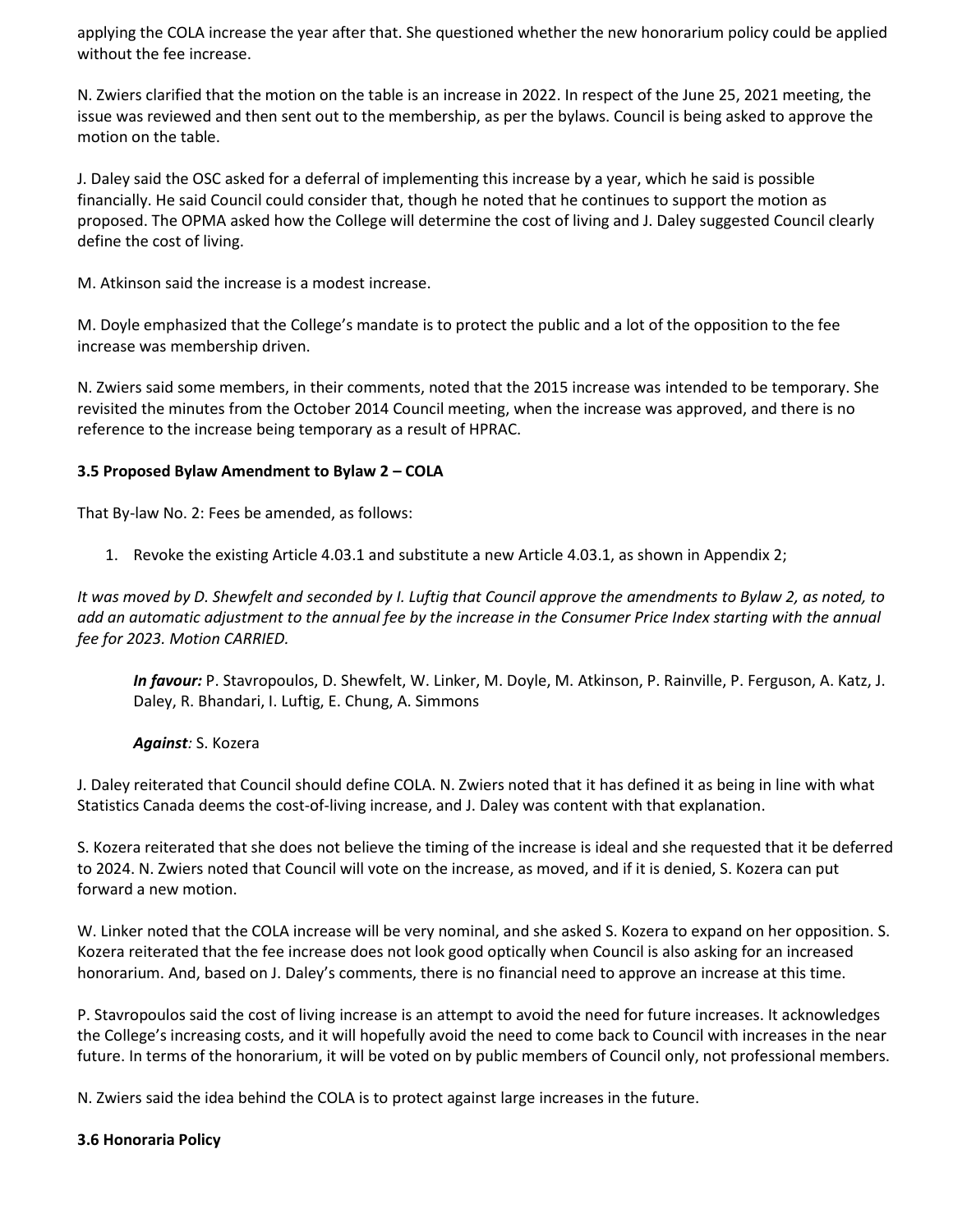*It was moved by J. Daley and seconded by A. Katz that Council adopt the Per Diems and Council and Committee Compensation & Expense Policy to replace the College's existing policy, and that Council commit to reviewing the policy annually. Motion CARRIED.*

N. Zwiers noted that this policy stands to benefit the professional members on Council, and although professional members cannot be prevented from voting, it would be best for professional members to abstain.

J. Daley noted that the proposed honorariums are reasonable and warranted, and there has been no change to this policy in almost 20 years. The previous compensation is inadequate, and the change recognizes this is more than just volunteering and giving up professional time.

W. Linker said the increase being requested is modest and an increase is needed after 20 years.

*In favour:* J. Daley, W. Linker, R. Bhandari, A. Simmons, A. Katz

*Abstention:* P. Ferguson, P. Stavropoulos, I. Luftig, S. Kozera, E. Chung, M. Doyle, P. Rainville, D. Shewfelt, M. Atkinson

# **3.7 Reserve Fund Policy**

*It was moved by P. Stavropoulos and seconded by P. Rainville that Council adopt a Reserve Fund policy, as drafted, that contemplates a reserve fund of \$700,000. Motion CARRIED.*

N. Zwiers explained that the CPMF contemplates that Colleges have a reserve fund. It does not outline the amount. The reserve fund is to cover unforeseen expenses, like legal fees, in the event of an appeal to Divisional Court or a judicial review. The College would not want to be caught financially unprepared in the event of something unforeseen. N. Zwiers and J. Daley discussed the amount, and they agreed on \$700,000.

# **3.8 Proposed Bylaw Amendment for Cooling Off Period**

*It was moved by D. Shewfelt and seconded by A. Katz that Council decide the appropriate length of time for a cooling off period and recommend a bylaw amendment to reflect the cooling off period. Motion CARRIED.*

N. Zwiers said the idea is that there should be a cooling off period between a member serving on a professional association and then on Council. Council is being asked to decide on the appropriate cooling off period – two years has been proposed, but because the College is smaller, it may need to consider a shorter period.

S. Kozera noted that the professional is very small, and the pool of members who are interested in being involved in associations and Council, so there is a challenge getting members involved with the College. In her view, the twoyear period is quite long. She noted that six months to a year would be reasonable.

P. Stavropoulos said he supports the cooling off period. He agrees with S. Kozera that, given the size of the College, two years is a long time. He said he would support a one year cooling off period.

P. Ferguson clarified that the policy only applies to involvement on associations at the board level.

J. Daley said, in his time on Council (7 years), there has only been one instance of a Council member coming on Council right after serving on an association. He said he would support a one year cooling off period, but he thinks two years is more appropriate. The College needs to make sure Council members do not come on with an association mindset.

M. Doyle agrees that six months is too short. He would support a one year cooling off period.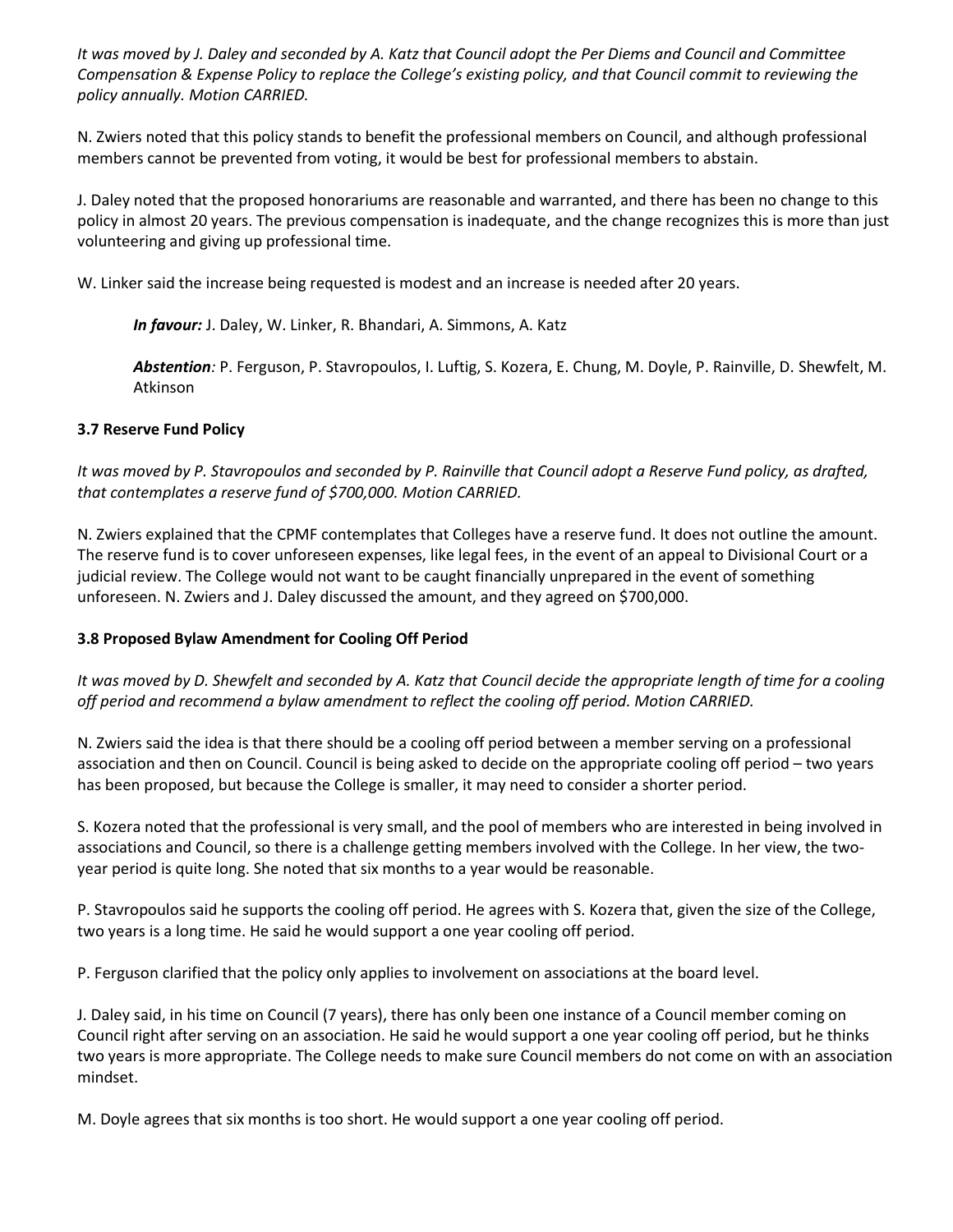P. Ferguson said two years is standard for colleges. We should not ask for a shorter period, just because we're a smaller College. He supports the two-year period.

D. Shewfelt supported a two-year cooling off period.

A. Katz said he would support one year as a bare minimum, but six months is too short.

E. Chung said he thinks two years is too long and he would support one year.

6 – 12 months – S. Kozera

12 months – E. Chung, P. Ferguson, W. Linker, M. Atkinson, I. Luftig, A. Simmons, R. Bhandari

Two years – P. Stavropoulos, D. Shewfelt, M. Doyle, P. Rainville, J. Daley, A. Katz

BREAK – 10:35 a.m. to 10:50 a.m.

# **3.9 Elections of Executive Committee Members**

*It was moved by D. Shewfelt and seconded by P. Ferguson to approve M. Clarke as scrutineer, in the event an election is required, and to conduct the secret ballot by having votes emailed to M. Clarke. Motion CARRIED.*

N. Zwiers reported that there were five positions for election to the Executive Committee that would be cast by secret ballot, if necessary. The five positions were President, Vice-President, professional member, first public member and second public member. She added that there would be five separate elections, one for each position.

# (a) Election of President

N. Zwiers requested nominations for President. P. Ferguson nominated P. Stavropoulos and P. Stavropoulos accepted the nomination. There were no further nominations. P. Stavropoulos was acclaimed as President.

(b) Election of Vice-President

N. Zwiers requested nominations for Vice-President. P. Stavropoulos nominated P. Ferguson as Vice-President, and he accepted. There were no further nominations. P. Ferguson was acclaimed as Vice-President.

(c) Election of Professional Member

N. Zwiers requested nominations for the professional member. J. Daley nominated M. Doyle as the professional member on the Executive Committee and he accepted. There were no further nominations. M. Doyle was acclaimed.

(d) Election of Public Member – First Position

N. Zwiers requested nominations for the first public member on the Executive Committee. P. Ferguson nominated W. Linker and she accepted. There were no further nominations. W. Linker was acclaimed.

(e) Election of Public Member – Second Position

N. Zwiers requested nominations for the second public member on the Executive Committee. P. Stavropoulos nominated J. Daley and he accepted. There were no further nominations. J. Daley was acclaimed.

# **3.9.1 Executive Committee's Recommendations of Committee Composition and Committee Chairs**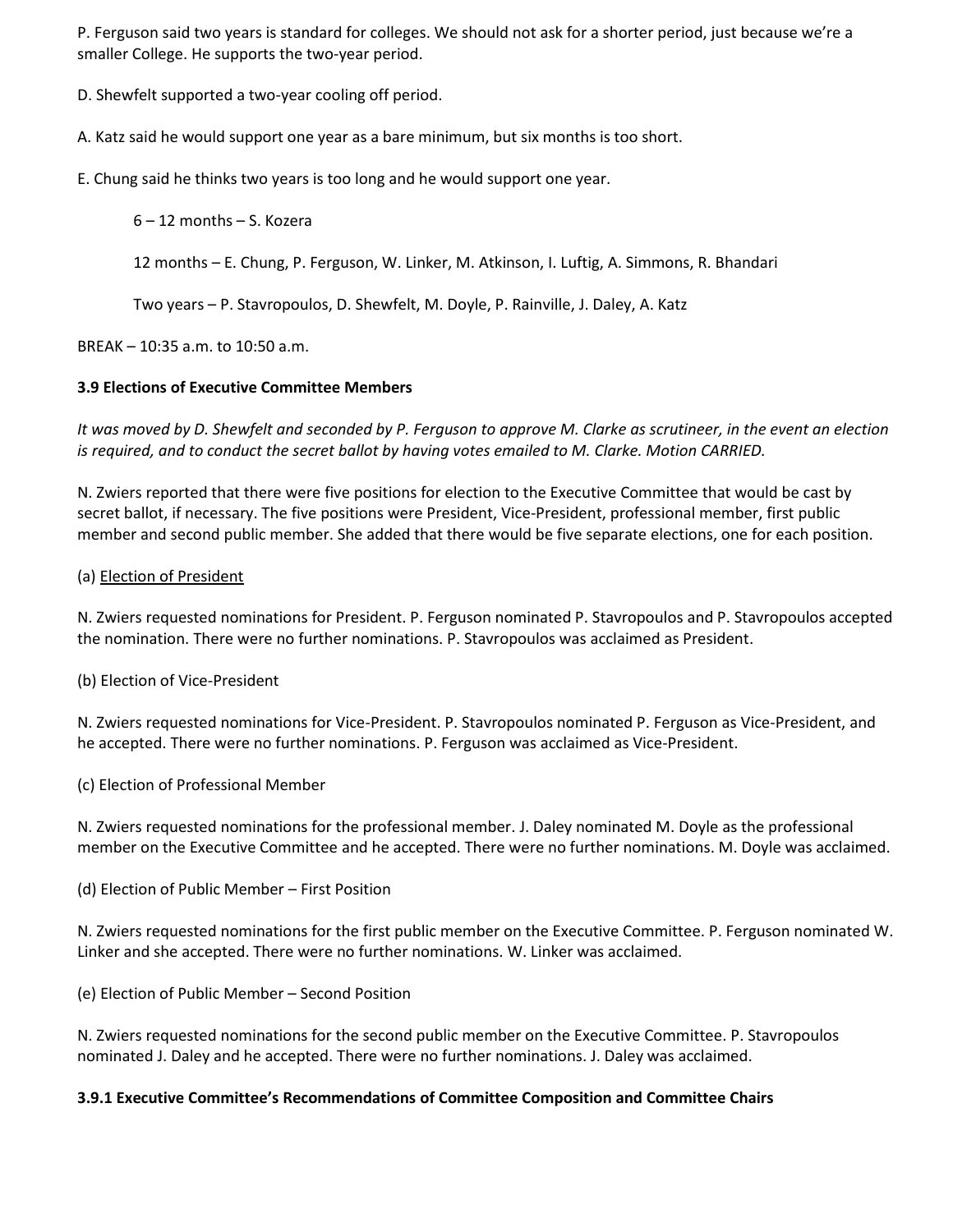*It was moved by D. Shewfelt and seconded by W. Linker to consider and approve the committee composition recommended by the Executive Committee. Motion CARRIED.*

## (a) Inquiries Complaints and Reports Committee

Peter Stavropoulos, Chair Melanie Atkinson Ed Chung Peter Ferguson Sasha Kozera Irv Luftig Donna Shewfelt Patrick Rainville Ramesh Bhandari Jim Daley Allan Katz Winnie Linker Andrew Simmons Eliot To Riaz Bagha Peter Guy Allan Frankel Stephen Haber Martin Hayles Sylvia Kovari Neil Naftolin Nat Rave Stephanie Shlemkevich Ruth Thompson Millicent Vorkapich-Hill Brooke Mitchell Adrian Dobrowsky Nosheen Chaudhry Cesar Mendez

#### (b) Discipline Committee

Cesar Mendez, Chair Melanie Atkinson Ed Chung Peter Ferguson Sasha Kozera Irv Luftig Donna Shewfelt Patrick Rainville Ramesh Bhandari Jim Daley Allan Katz Winnie Linker Andrew Simmons Eliot To Riaz Bagha Peter Guy Stephen Haber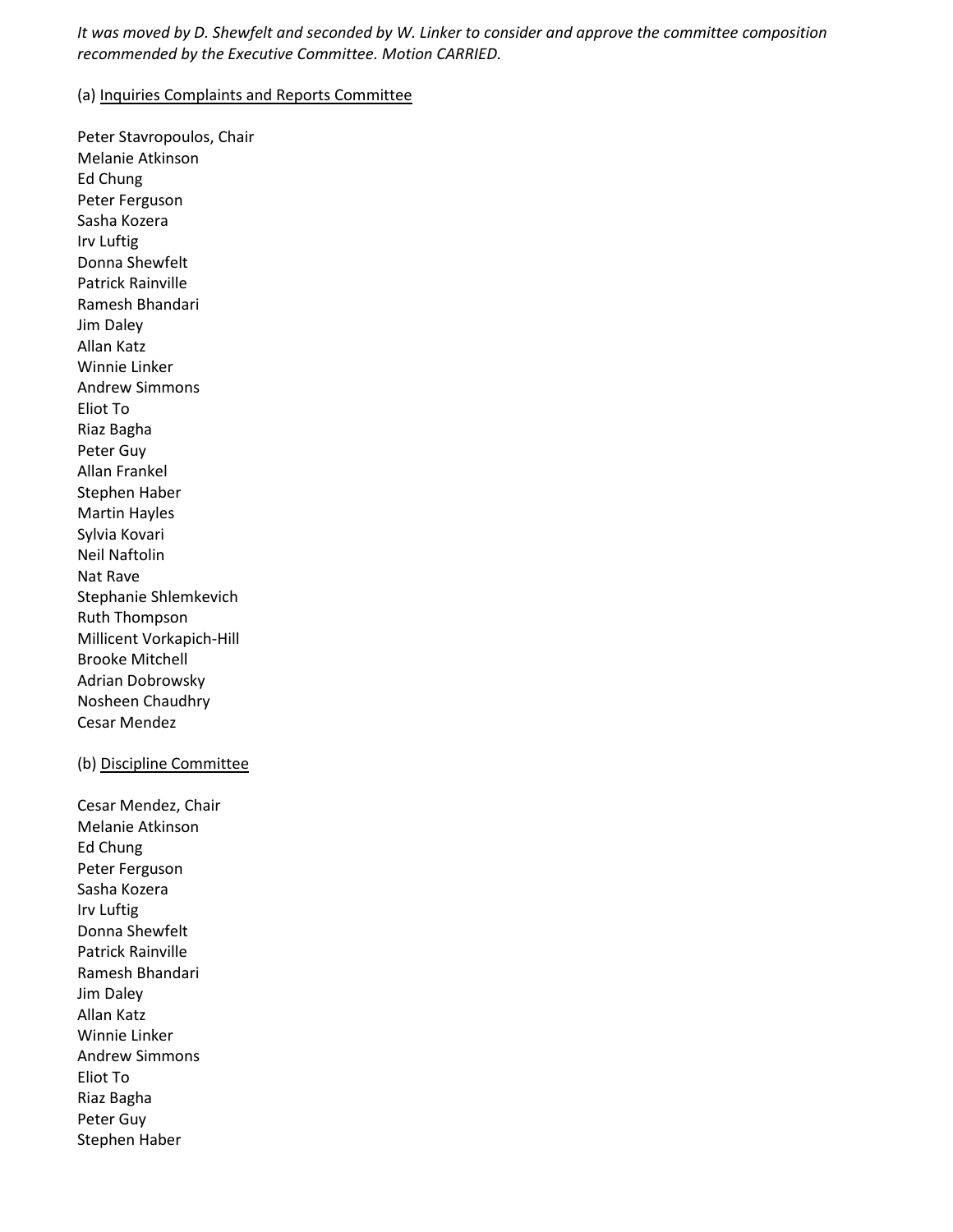Martin Hayles Sylvia Kovari Jamie Maczko Anne-Marie McLaren Millicent Vorkapich-Hill Brooke Mitchell Adrian Dobrowski Nosheen Chaudhry

#### (c) Fitness to Practise Committee

Peter Guy, Chair Matt Doyle Winnie Linker Pauline Looi Kim Resmer Cesar Mendez

#### (d) Patient Relations Committee

Peter Stavropoulos, Chair Matt Doyle Allan Katz Jim Daley Pauline Looi Brooke Mitchell

#### (e) Quality Assurance Committee

Anna Georgiou, Chair Melanie Atkinson Matt Doyle Irv Luftig Patrick Rainville Ramesh Bhandari Cindy Lewis Brooke Mitchell Millicent Vorkapich-Hill Tina Rainville Jaffer Shaikh Cesar Mendez

## (f) Sedation Committee

Anna Georgiou, Chair Melanie Atkinson Matt Doyle Irv Luftig Patrick Rainville Ramesh Bhandari Cindy Lewis Brooke Mitchell Millicent Vorkapich-Hill Tina Rainville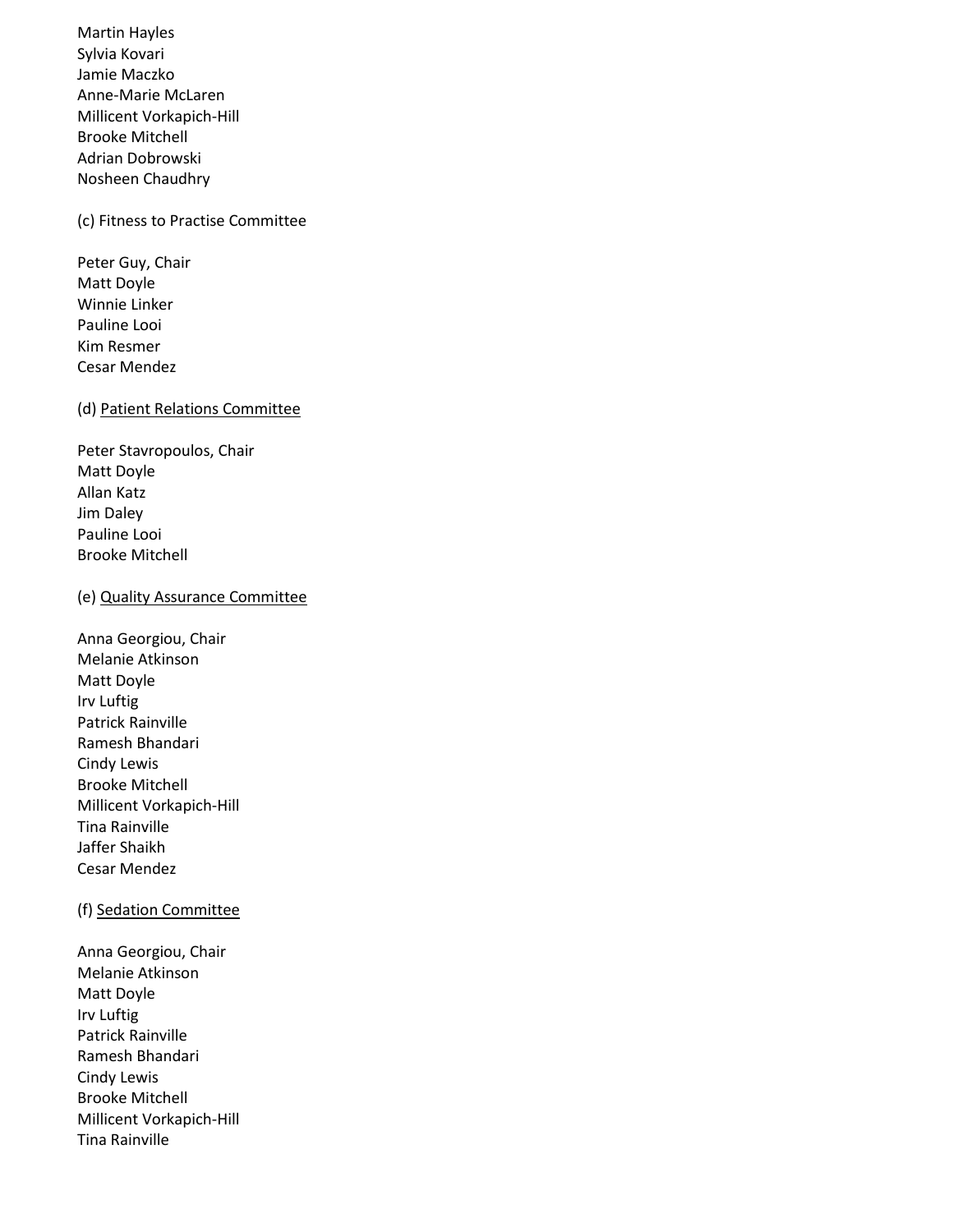# Jaffer Shaikh Cesar Mendez

## (g) Registration Committee

Matt Doyle, Chair Sasha Kozera Peter Stavropoulos Melanie Atkinson Ramesh Bhandari Winnie Linker Deepka Duggal

#### (h) Audit Committee

Jim Daley, Chair Ed Chung Melanie Atkinson

# (i) Standards and Guidelines Committee

Nosheen Chaudry, Chair Ed Chung Peter Ferguson Sasha Kozera Irv Luftig Eliot To Peter Guy Cindy Lewis Brooke Mitchell

# (j) Registration Examination

Stephanie Shlemkevich, Chair Matt Doyle Peter Ferguson Marcella Cowan Kathryn Ferguson Jacky Fu Megan Grantham Kay Hayles Martin Hayles Andrew Klayman Brooke Mitchell Sonia Rebello Nosheen Chaudhry Donna Shewfelt Mary Ellen Kennedy Mitchell Riaz Bagha Lisa Balkarran Jaffer Shaikh

(k) Ad-Hoc Drug Committee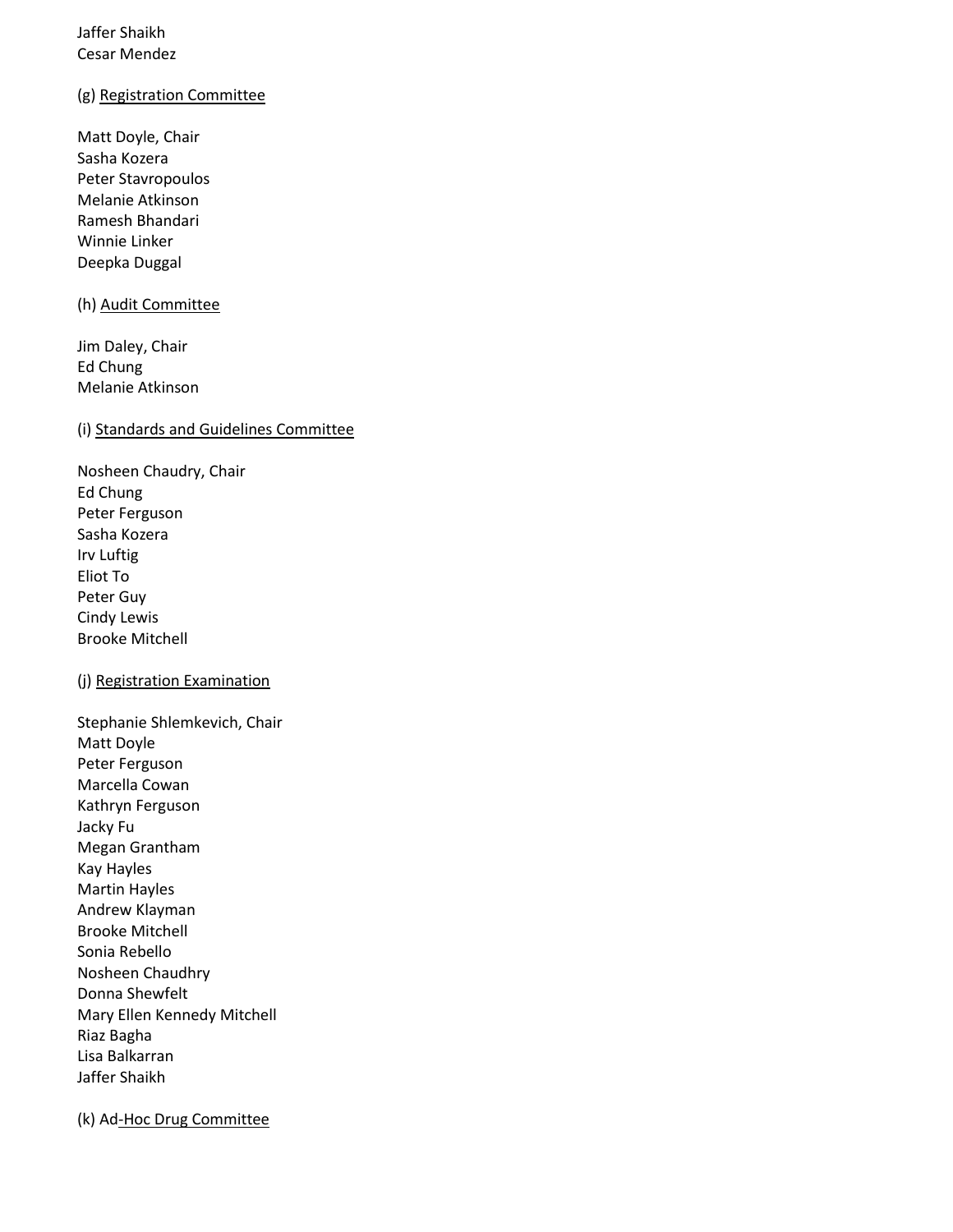Peter Stavropoulos, Chair Jim Daley Jannel Somerville Martin Hayles Cesar Mendez

## (l) Technical Committee

Peter Ferguson, Chair Ed Chung Matt Doyle Peter Ferguson Sasha Kozera John Lanthier Tracy Oliver

## (m) Elections Committee

Peter Ferguson, Chair Matt Doyle Peter Ferguson Peter Stavropoulos Ramesh Bhandari Jim Daley Allan Katz

## (n) Strategic Planning Committee

Peter Ferguson, Chair Sasha Kozera Peter Stavropoulos Jim Daley Allan Katz Nosheen Chaudhry

## (o) Registrar's Performance and Compensation Committee

Winnie Linker, Chair Peter Ferguson Peter Stavropoulos Allan Katz

# **4. Discussion Items**

#### **4.1 Elections Update – New Council Members**

N. Zwiers welcomed P. Rainville and D. Shewfelt, the new professional members on Council, and A. Simmons, the new public member.

# **4.2 Strategic Planning Committee**

P. Ferguson explained that the College is required to complete the Ministry's CPMF, part of which is to have a strategic plan. The goal is to have a strategic plan in place before the 2021 CPMF submission is made in March 2022. The SP Committee met yesterday with Deanna Williams, the consultant who has been retained to guide the process.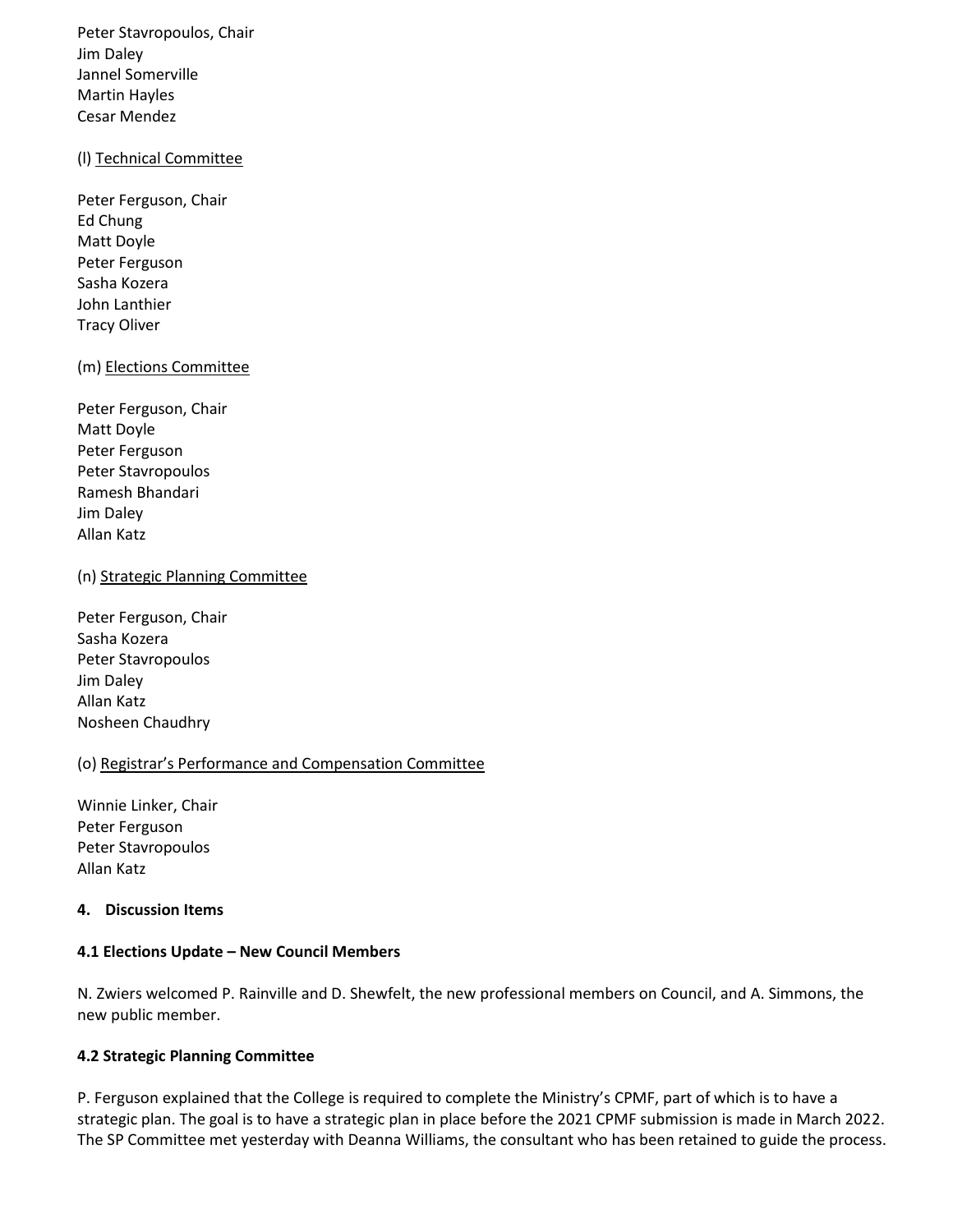She has a long history in healthcare regulation. Yesterday, the Committee discussed why a strategic plan is important and how it will be developed. P. Ferguson circulated the Committee's report to Council, and he reviewed the report. He noted that the College's two main priorities in the strategic plan are sustainability and moving towards the podiatry model.

P. Ferguson noted that the Committee's goal is to bring the plan to Council in February 2022.

# **4.3 Registrar's Report**

N. Zwiers noted that the 2021 CPMF is upon us. The Ministry has done a soft launch of the report, which contains tweaks to the 2020 report. N. Zwiers is on the working group at HPRO to identify any issues or concerns with the soft launch. On November 4, 2021, the College is meeting with the Ministry. In the soft launch, the MOH is focusing on strategic partnerships among other regulators and stakeholders. Another theme in the CPMF is continuous improvement, with a recognition that colleges are making changes. N. Zwiers pointed out that Council voted on a few issues directly related to the CPMF today, like the reserve fund.

N. Zwiers also met with the Michener about surgical competency, to make sure graduates are best suited to enter practice.

The College has also spoken to the Ministry about the drug regulation. There is an hoc committee that will meet with the Ministry about the proposed changes.

N. Zwiers said she is hopeful Council will receive a draft strategic plan in February 2022.

She also stated there is a need for IT modernization, which the 2022 budget will have to address.

There is an opportunity for shared resources among other regulators. N. Zwiers has met with a number of regulators about sharing space. The College has a lease until February 2024, but it could offer another regulator the use of its space. Most regulators are adopted a hybrid model going forward. N. Zwiers said the plan will be to move towards a hybrid model in January 2022, with one day a week where all staff is in the office.

N. Zwiers reported that she has regular meetings scheduled with Catherine Gray at the Michener.

The College will be looking at the exam costs for 2021, and based on that review, there will be a proposed bylaw amendment to get to a neutral position in the exam.

Staff is continuing to look for ways to improve Council materials. We are implementing a survey that we ask you to complete to help us make effective improvements. It will be circulated at the end of the meeting.

# **5. In Camera**

*It was moved by P. Stavropoulos and seconded by W. Linker to move in camera pursuant to section 7(2) of the Health Professions Procedural Code. Motion CARRIED.*

Council moved in camera at 1:35 p.m.

P. Ferguson left the meeting 1:35 p.m.

# **6. Next Meeting**

# **6.1 Council Meeting Dates for 2021, 2022 and 2023**

- February 25, 2022
- June 24, 2022